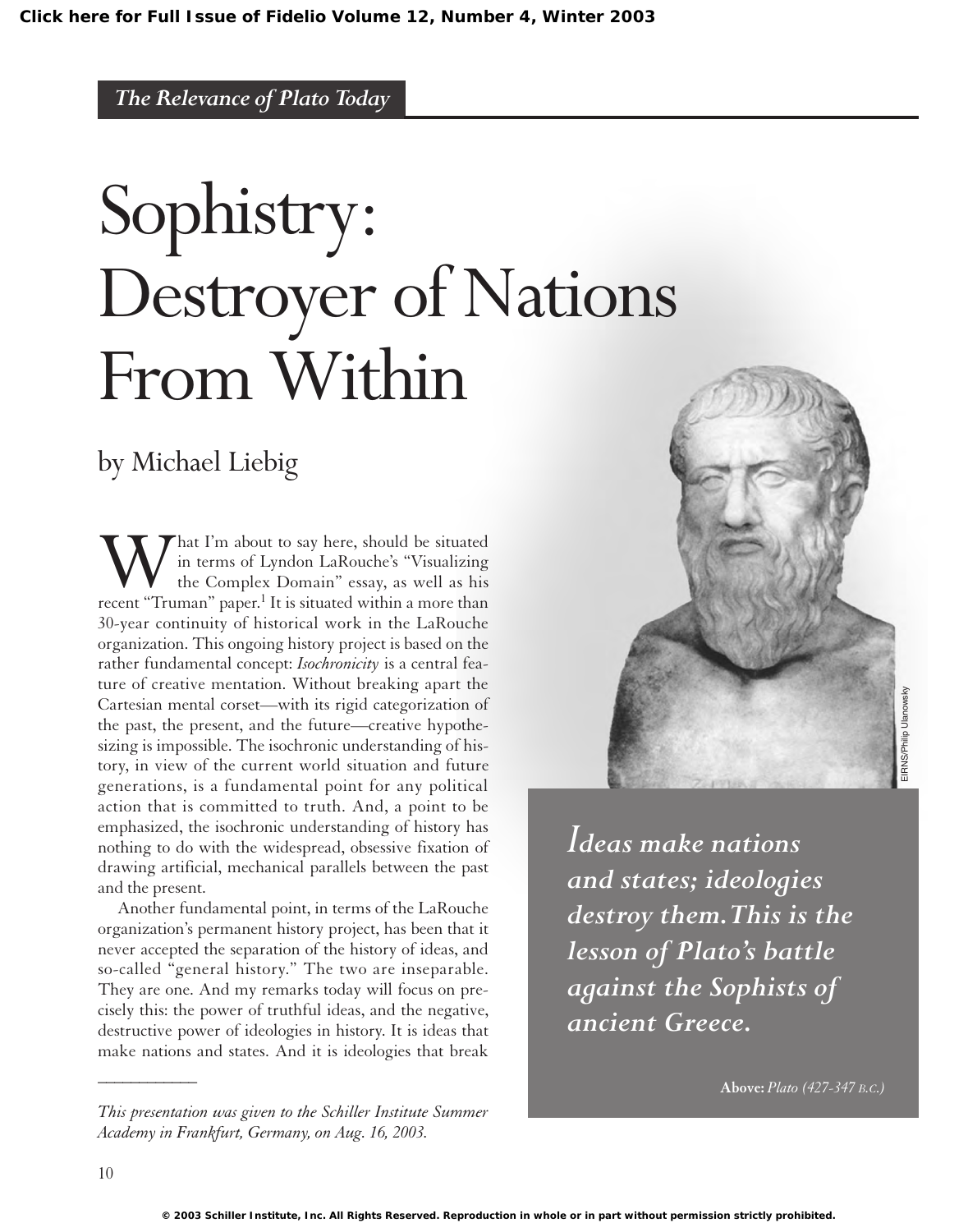nations and states. Ideologies typified by Sophistry, about which we will talk here in some depth.

The process of self-destruction of nations—allowing themselves to slide along the track of an ideology, which repudiates the crucial ideas of truth-seeking and the progress of culture—has been addressed many times by Lyndon LaRouche, in respect to Rome: the Roman Republic destroying itself and turning into an Empire, which then, over time, decomposed. But we owe it to a man of crucial importance for Europe's reconstruction after World War II—and a passionate admirer of Franklin Delano Roosevelt—to have given us some crucial advice. It was 90-year-old Max Kohnstamm, the European elder statesman who, in Spring 2002, told *EIR's* Mark Burdman and myself: "LaRouche is right on Rome; but also, look at Athens. Look up Thucydides again. Go through, again, the Athens-Melos encounter during the Peloponnesian War."

#### Athens from Solon to Plato

And, indeed, the more you look into the history of Greece, and the history of Athens in particular, the more you recognize how ideas were generating fabulous progress—in terms of culture, statecraft, and the economy. And, you see as well, how fast Athens went down, once it got endemically infected with the ideology of Sophistry. Both the rise and the fall of Athens are unique, spectacular achievements (and failures), occurring in an astonishing density. With all due respect for India, its culture and history, which I admire so much—mankind owes so much to what India generated culturally long before there was a Greek culture but, having said this, there is, to my knowledge, nothing in world history, so far, that compares with the cultural achievement in Greece during the roughly 200 years between Solon and Plato. And, for Greek history and culture, Athens was the center. So, the history of Athens—in a positive, but also, as we shall see, in a negative respect—is a *unique experiment,* so to speak, in terms of world history.

Now, let's look at the time-table for the period between Solon and Plato [SEE Box].

And next, let's look at some maps of ancient Greece and Athens [SEE Map I (page 13) and Map II (page 20)]. This reminds me of a truly outstanding man and friend of ours, who was murdered last week in his Moscow appartment: Professor Grigory Bondarevsky. He would tell us, many, many times: "Without a good map, you won't understand almost anything." So, keep that in mind. Maps are very relevant for understanding history.

# Chronology of Ancient Greece

(all dates are B.C.)

| 624-560 | Solon of Athens                                                                         |
|---------|-----------------------------------------------------------------------------------------|
| 624-546 | Thales of Miletus                                                                       |
| 611-546 | <b>Anaximander of Miletus</b>                                                           |
| 580-500 | Pythagoras of Samos                                                                     |
| 535-470 | Heracleitus of Ephesus                                                                  |
| 490     | Persian War: Battle of Marathon                                                         |
| 480     | <b>Battle of Salamis</b>                                                                |
| 479     | Battle of Plataea                                                                       |
| 477     | The Attic Naval League                                                                  |
| 461     | Sparta/Athens rupture                                                                   |
| 500-429 | Pericles of Athens                                                                      |
| 480-410 | Protagoras                                                                              |
|         |                                                                                         |
| 490-416 | Gorgias, chief representative of<br>Sophistry, teacher of Callicles and<br>Thrasymachus |
| 469-399 | Socrates                                                                                |
| 450     | Beginning of "Democratic Rule"<br>of Pericles                                           |
| 431     | Beginning of Peloponnesian War                                                          |
| 427-347 | Plato                                                                                   |
| 415     | The Sicilian Expedition                                                                 |
| 404     | Downfall of Athens, end of<br>Peloponnesian War                                         |
| 399     | Judicial murder of Socrates                                                             |

Now when it comes to the history of Greece and Athens, we have, luckily, general access to a crucial primary source: Plato's Dialogues. They contain excellent historical material and insights, especially if you add the works of Xenophon. But we are also lucky, that there exists a truly outstanding work on Greek history by a towering personality of ancient historiography: Ernst Curtius. Between 1857 and 1868, Curtius published his three-volume *Greek History.* <sup>2</sup> And I think this work is a rare example of what one may call Classical historiography—with a depth of insight and a breadth of knowledge of ancient Greece that later generations of historians have been unable to match.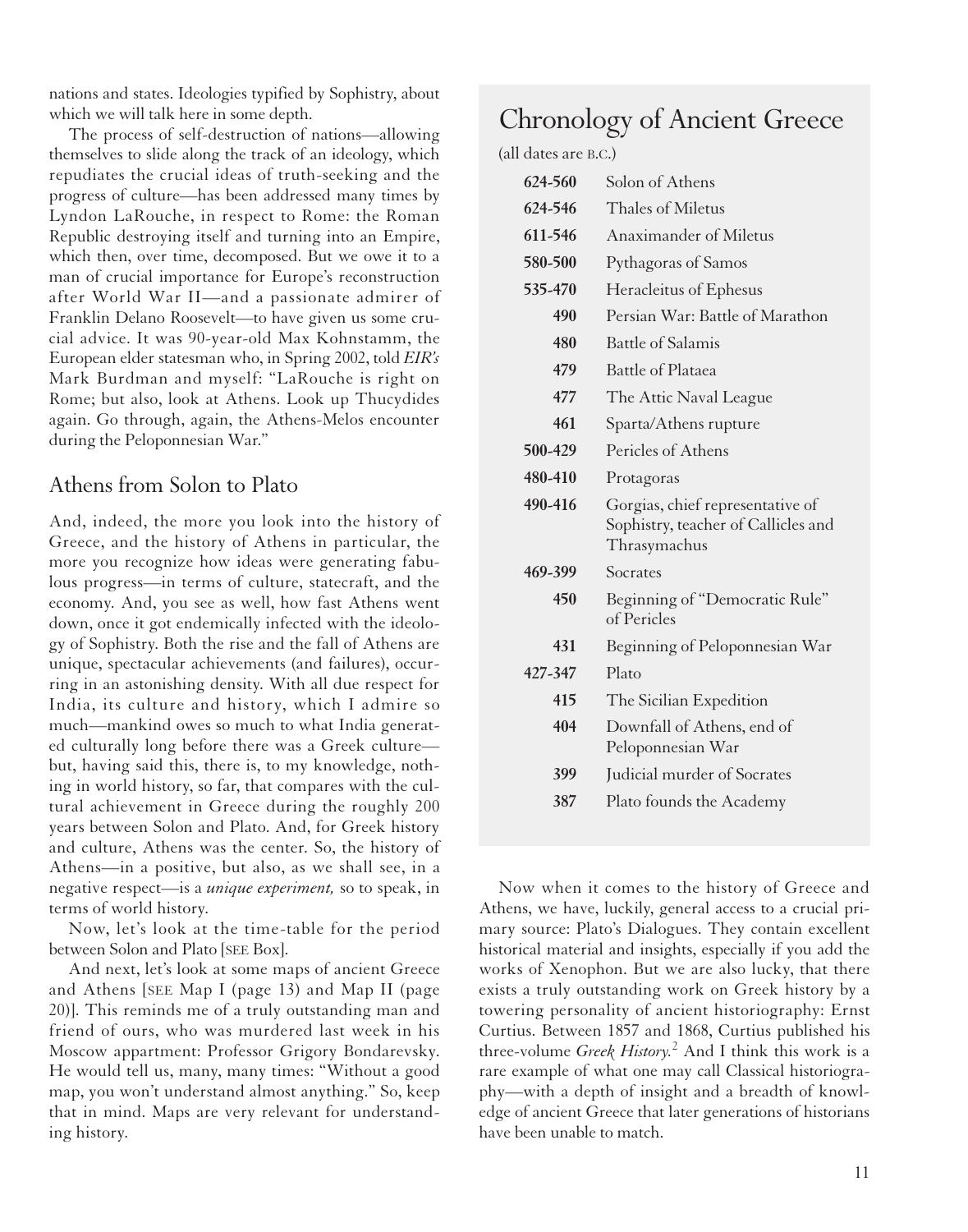

*During the Sixth century B.C., there emerged in Greece the idea of natural law (universal principles) governing both nature and society.* **Left to right:** *Solon of Athens, Thales of Miletus (Ionia), Pythagoras of Samos.*

If you are interested in the history of Rome, there's Theodor Mommsen's six-volume *History of Rome,*<sup>3</sup> written in the late Nineteenth century, which, I believe, is translated both into French and English. And there is Eduard Meyer's *Monarchie Caesars und das Prinzipat des Pompejus* (*The Reign of Caesar and the Consulship of Pompey*) on the final phase of the Roman Republic (published in 1919).<sup>4</sup> Also to be recommended is Meyer's seven-volume *Geschichte des Altertums* (*History of Ancient Times*).<sup>5</sup> Last, but not least, as a crucially important source on Roman history, there are Shakespeare's Roman plays, which provide much better historical insights than most of the academic works of Twentiethcentury historians.\*

#### The Downfall of Athens

Now, on the question of the fantastic rise of Athens, and its subsequent rapid downfall, Ernst Curtius has made a crucial point. Most people would say—and not really wrongly so—that Athens fell because its productive middle-class of farmers and artisans became—as in the case of the Roman Republic—marginalized by oligarchical families engaged in maritime trade, banking operations, and large, slave-run manufactures and *latifundia.* The transformation of the Attic League, in which Athens was the *primus inter pares* of Greek city-states, into a quasi-Empire of Athens, led to the latter's dependency on "forced subsidies" from its vassals—which one may call,

more simply, looting. This looting, in turn, was used to subsidize Athens' once-productive middle-class citizenry. And, in that process, Athens' citizen-soldiers and citizensailors were increasingly replaced by mercenaries, which was an important aspect of Athens' "imperial overstretch"—and ultimately of Athens' defeat in the Peloponnesian War. All these observations are true, and one could elaborate on them a lot more, but they miss a crucial point.

I won't read many quotes here today, but this quote from Vol. II of Ernst Curtius' *Greek History* is crucial:

Athens did not fall, because of its external enemies. Athens fell through itself. . . . Stains of a treasonous spirit were recognizable in Athens already during the times of the Persian Wars. ... But these tendencies became a genuine threat to the state when the teachings of Sophistry penetrated Athens. It was Sophistry which, above all, stimulated the force of destruction. Sophistry dissolved the bonds that brought together the hearts of the citizens into common aims. . . . A wealth of the finest talents was there, but they were turned into their opposite. The best minds became the worst enemies of the their state, "education" became a poison that destroyed the marrow of the Athenian state.

You will later see that Plato, almost *verbatim,* came to the same conclusion.

Many of you, here in this room, have studied Plato. You know, that the majority of Plato's Socratic dialogues, either explicitly or implicitly, deal with Sophistry. The attack on Sophistry is a thorough-going *leitmotif* of Plato's Socratic dialogues: Take *The Sophist,* take *Protagoras* or *Gorgias.* The latter dialogue, I would want to address a

*\_\_\_\_\_\_\_\_\_\_\_\_*

See article this issue: "Shakespeare As a Scholar: U.S. Politics as Tragedy," by Lyndon H. LaRouche, Jr., page 4.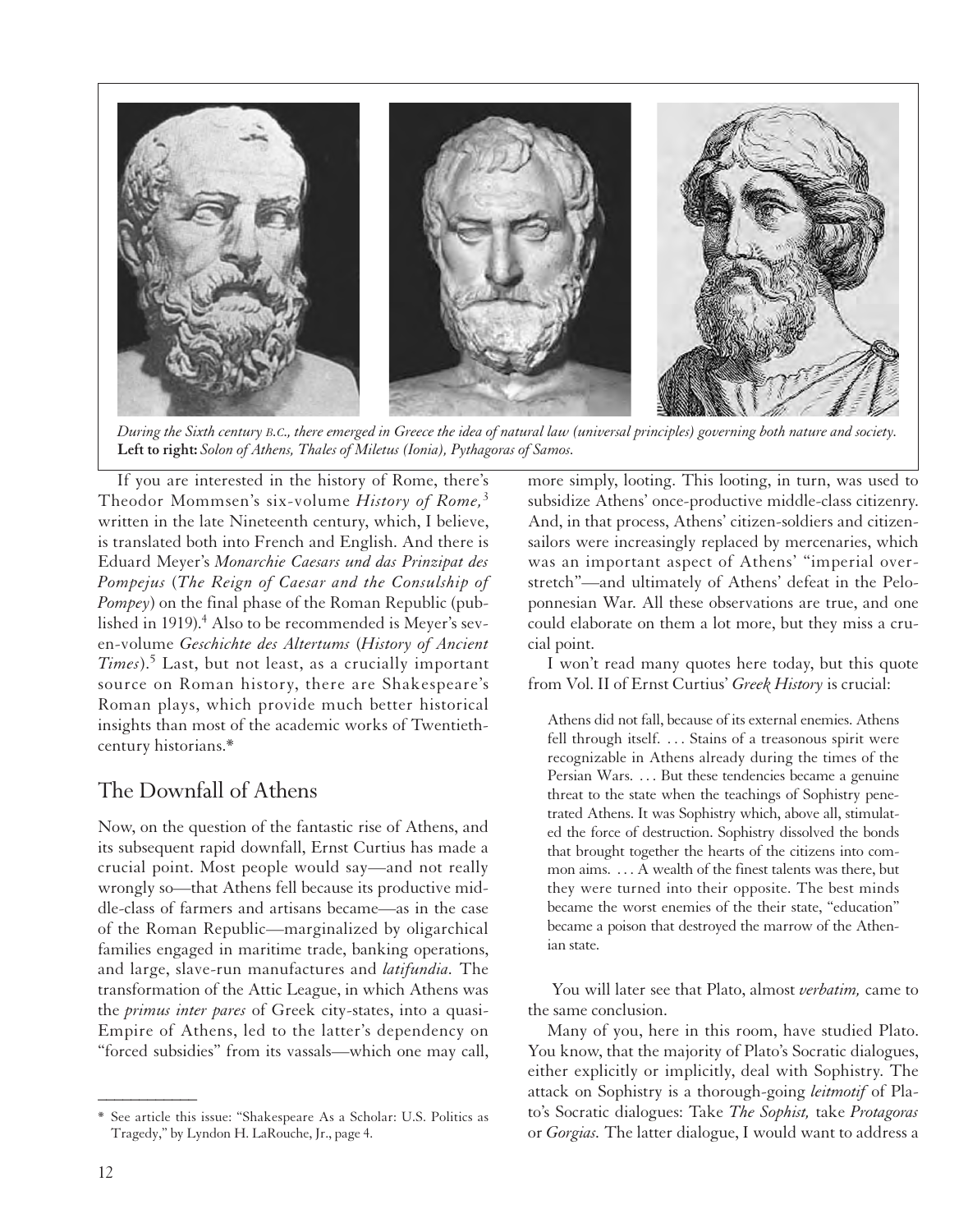bit more thoroughly, because *Gorgias* deals with Sophistry—and Athenian politics—most directly and most ruthlessly.

Even if you know little about Greek history, you will know the term "sophistry"—and what you, here and today, spontaneously associate with that term "sophistry"—a sly, mean, dishonest attitude—is quite on the mark. During the Fifth century B.C., Sophistry emerged as a fashionable ideology, which increasingly became the hegemonic "counterculture" in Greece. Almost no original Sophist texts have survived—and that's no great loss. Most of what we know about Sophistry, we know from Plato. And a bit also from Aristotle, who later "re-packaged" Sophistry into a new ideological "product," so it could be brought back on the "culture market"—after Socrates and Plato had completely discredited it in its orginal form. If you want to define the core features of Greek Sophistry, you might say:

- There is no knowable truth, period! There is only sense perception, so leave it there and try to have a good time!
- Cognition is a phantasmagoria, because: (1) There is nothing "beyond" the sense perception of objects; (2) Between the sense perception of objects and the perceived objects as such, stands

an irresolvable dichotomy; (3) Since all sense perception of objects is subjective, any attempt to communicate about the perception of perceived objects is a double waste of time.

- There are no higher principles of lawfulness in nature; therefore, the method of hypothesis for discovering higher principles in nature is a mere waste of time. *Hypotheses non fingo,* period!
- As higher principles in nature are denied, there are, of course, no higher principles governing society. Natural law is a phantasmagoria. In society, there are only arbitrary—social, political, legal—settings, either tending in the direction of pragmatic "conventions" or, more, toward postulates like "the strong rule the weak."

One can easily see that the core features of Sophistry mean the radical repudiation of the intellectual breakthroughs of early Greek science and philosophy, for which the names of Thales, Anaximander, Heracleitus, and Pythagoras stand. They were the first to begin lifting the veil from the complex domain. They laid the very foundation of European science and philosophy. They pushed aside mythology, as well as reductionist senseperception, in their search to understand the universe. They were working towards concepts of higher princi-

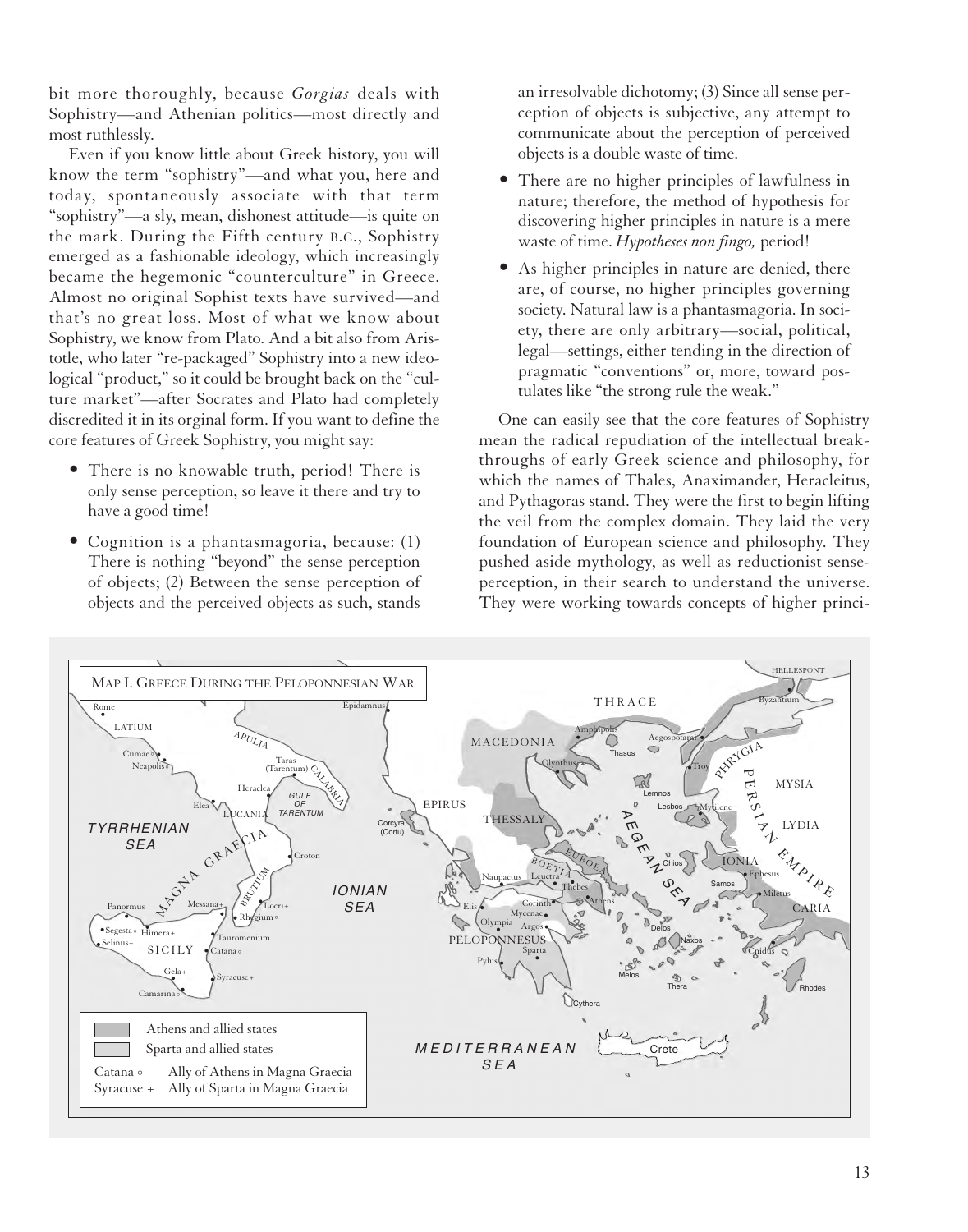

*The Peloponnesian War, as chronicled by both Plato and the historian Thucydides (left), was an outcome of the internal degeneration of Greek society.* **Center and right:** *Adversaries Socrates and the Sophist Gorgias.*

ples that are "beyond" or "behind" what is perceived by the senses. And they developed a method of hypothesis, of being able to conceptualize such higher principles.

So, all this was rejected and repudiated by Sophistry. Thus, Sophistry is *anti*-Thales, *anti*-Pythagoras; and Sophistry is *anti*-Solon.

## 'You Have To Get the Young People'

Here is a very important point: the parallelism, during the Sixth century B.C. in Greece, of the emerging concept of higher principles governing nature, and of natural law governing human society. What Thales, Anaximander, Heracleitus, and Pythagoras did for science and philosophy, Solon did for statecraft, in laying the foundations of natural law—stipulating the concept of a republic committed to the common good. Thales for certain, Anaximander possibly, communicated personally with Solon.

So, this is a very sketchy first attempt to give you some insight into what Greek Sophistry was. If it is too vague and abstract—which probably it is—then think about the modern Sophists. There's very little new under the sun, when it comes to empiricism, reductionism, skepticism, relativism or phenomenology in the history of philosophy. The bestial "Superman" theory of Nietzsche is as much a re-invention of Sophistry as are most of the teachings of Hobbes, Locke, Kant, or Leo Strauss. All of the basic ideological concepts of Enlightenment and post-Enlightenment "modern" philosophical reductionism are derived from Sophistry.

Leo Strauss, obviously thinking he could give himself a special aura of intellectual superiority, makes exactly

this point: He asserts that there is nothing worthwhile in the development of political philosophy since the Greek period—but what he is intellectually basing himself on, is Greek Sophistry.

The Greek Sophists had a very precise idea of how to repudiate and suppress the intellectual heritage of Solon, Thales, Anaximander, Heracleitus, and Pythagoras. They had a project, and its *leitmotif* was: "You've got to get the youth. You have to make Sophistry fashionable. And you've got to set it up in a way that we—the Sophists will make a lot of money out of it. Sophistry has to become the 'in thing' for young people, especially when they are talented and come from wealthy and influential families." And this is exactly what happened in the course of the Fifth century in Athens. And again, there's not much new under the sun when it comes to engineering a "counterculture"—just look at what has happened during the last 30-40 years—in culture, the economy, and in politics!

In Plato's *Protagoras* dialogue, the top Sophist Protagoras, debating with Socrates, makes a sort of programmatic declaration on the "Sophist Project":

"I tell you quite openly, I'm a Sophist, and I'm an educator. ... Other teachers torture the young people, by forcing them, who just escaped from science, back into the study of science, even though the youth do not like it. They force upon them the teaching of mathematics, astronomy, geometry, and music. But the youth coming to me, will learn nothing but what they desire to learn. I teach them how you become successful with your personal business affairs. And in what concerns political affairs, I educate them in such a way, that they develop the skills—in words and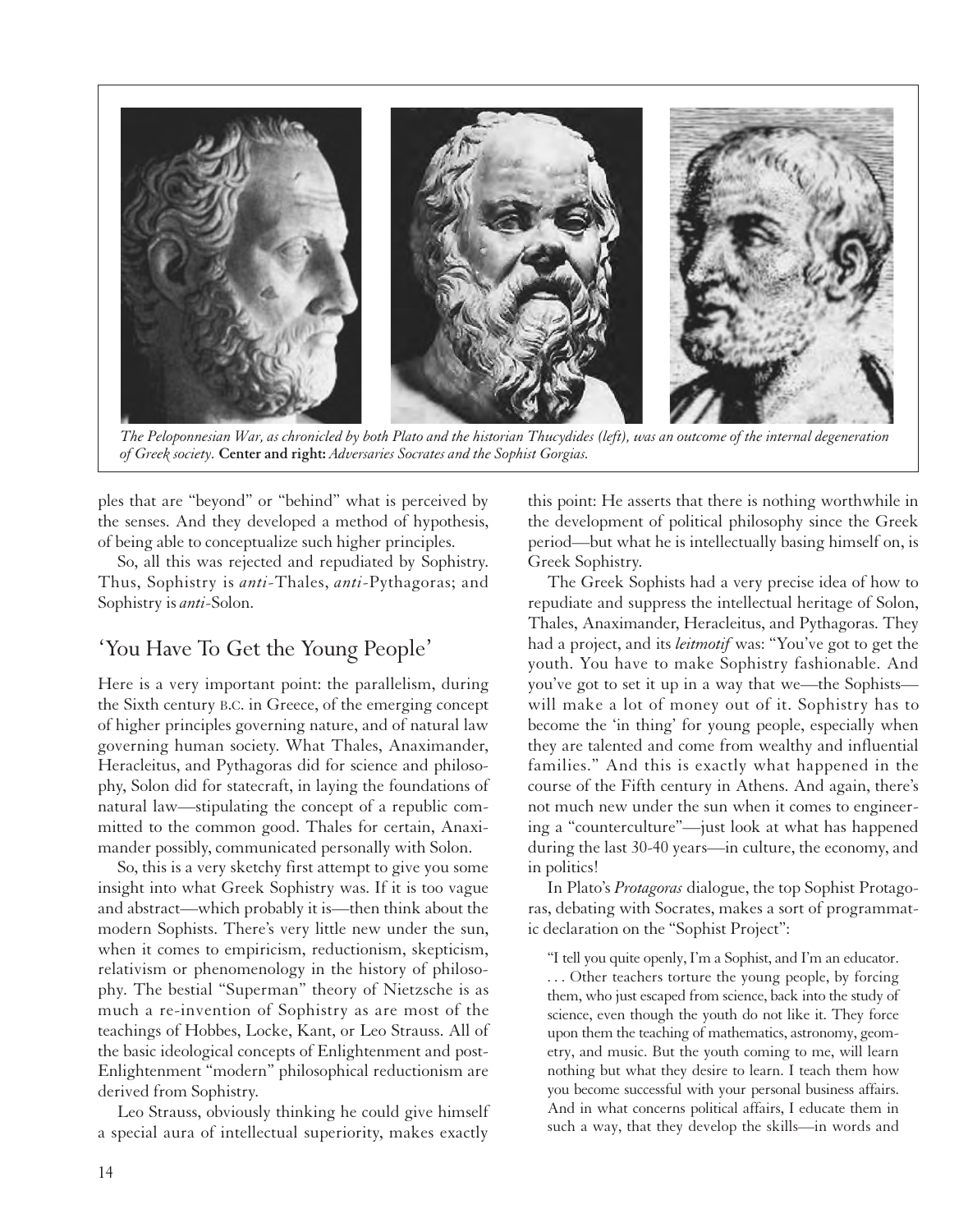deeds—to be able, and most efficiently so, to participate in governing the state."

Quite a blunt statement for a Sophist, one may say. Protagoras's statement also reveals that the ultimate thrust of the "Sophist Project" was *political.* This becomes even clearer in Plato's *Gorgias* dialogue.

The *dramatis personae* in the *Gorgias* are: Gorgias himself, who, besides Protagoras, was probably the most influential, and wealthiest, among the top Sophists. In a surviving text on epistemology, Gorgias repudiates human cognition as a phantasmagoria. Plato presents Gorgias as the sly, more pragmatic, "Locke-like" Sophist. One has to know that Gorgias, coming from Sicily, played an important role in dragging Athens into the disastrous "Sicilian Expedition" of 415-413 B.C.—the turning point of the Peloponnesian War. The second character in the dialogue is Polus, who is what you would call, in German, a *Klugscheisser,* a petty Sophist, who pompously tries to "assist" Gorgias when he feels things get somewhat unpleasant for the latter. But, of course, being a sly Sophist, Gorgias doesn't exactly like it, because it's so obvious. The third character is Callicles brutal and ruthless, representing the "Nietzsche school" of Sophistry, which probably is the most important variety of Sophistry. And, of course, there is Socrates.

The following exchanges are not in the original, but are an attempt to summarize the argument, while avoiding indirect speech.

## Gorgias: When 'Evil Is Appropriate'

The dialogue begins by Socrates asking Gorgias: "Who are you? What are you doing?" Slimy Polus cuts in, praising Gorgias's intellectual greatness. Socrates responds: "Listen, we want to know what Gorgias is doing. He himself should say, what he is doing." So Gorgias answers: "I'm a Sophist, concerned with, primarily, rhetoric: the art of speaking—irrespective of the content of speech. I teach the art of persuasion, in particular in politics and legal affairs. And, I may say, that I have developed this skill of rhetoric to the point that I stand above those who possess real knowledge." Socrates answers: "So you admit, you operate with opinion, assumptions—not knowledge and scientific competence. And for your rhetoric to succeed, you need an audience, a crowd. The Sophist, without any real knowledge, appears to the ignorant crowd, as knowing more, and being more convincing than those who do possess genuine knowledge."

Polus cuts in: "You bet. The words of a first-class Sophist are so powerful that they can put people in prison, or force them into exile, or even have them killed." Gorgias has to intervene, and says, "It is not exactly wrong, what he is saying." Socrates goes on, "Now, I wonder: What about justice? Do you claim, whatever you do with all your special Sophist rhetorical skills, will be done in the service of justice?" And Gorgias says, "Oh, yes. I'm committed to justice. But I cannot exclude that there are those who will use their skill in Sophist rhetoric, for unjust purposes." Socrates says, "Ah ha! Let's stick to that point." And Gorgias continues, "A wise man may wisely choose to do something evil, if certain circumstances necessitate it."

And then Socrates says, "Well, Gorgias, now you said it yourself: You do not have a firm commitment to justice." And the fascinating thing in the dialogue is, Gorgias shuts up. From this moment on, Gorgias barely opens his mouth. And now, Socrates goes fully on the offensive: "Now that you admitted that, I'll tell you what your great Sophistic skill really is: You try to create in people a feeling of being flattered, or adulated. This is how you target your audience. That's more efficient than intimidating a crowd. Coaxing, wheedling, but no truth, no competence. And for the feeling you generate in the crowd—that of being flattered and adulated—I have a comparison. This is the same feeling you have when you scratch an itch. It gives you a certain release, but one would hardly call it feeling well."

And then Socrates states, "Listen, Gorgias, aren't you really operating on the dark side of politics? If you are sick, if your body is sick, you turn to medicine. You try to adopt a healthy life-style, you take up athletics. You try to stick to *sophrosune*, moderation—avoiding excesses of all kinds. That's what it means, becoming healthy again and staying healthy. If I make an analogy to Sophistry, I would say, it's no medicine, no athletics, no *sophrosune¯*— Sophistry is cosmetics, creating a false appearence."

Socrates adds, "I want to say something else. In terms of your notion that occasionally the Sophist has to be unjust, has to do evil things, if he thinks that the circumstances are such that this is appropriate: This is stupid, Gorgias. Doing evil, beyond anything else, is self-destructive. Injustice is self-destructive."

After this, Gorgias remains silent for the rest of the dialogue. Instead, Callicles, the Athenian Nietzsche, moves in: "I think I have to speak up now. What're you talking about here, Socrates? Are you joking? The fact is a very simple one: There are the masters, and the slaves. There are the strong, and there are the weak. And the strong are those who are strong in terms of willpower and instinct, and who possess a lot of wealth. And the good thing about the Sophists is, they have recognized this. You, Socrates, you don't want to face the reality of master and slave,